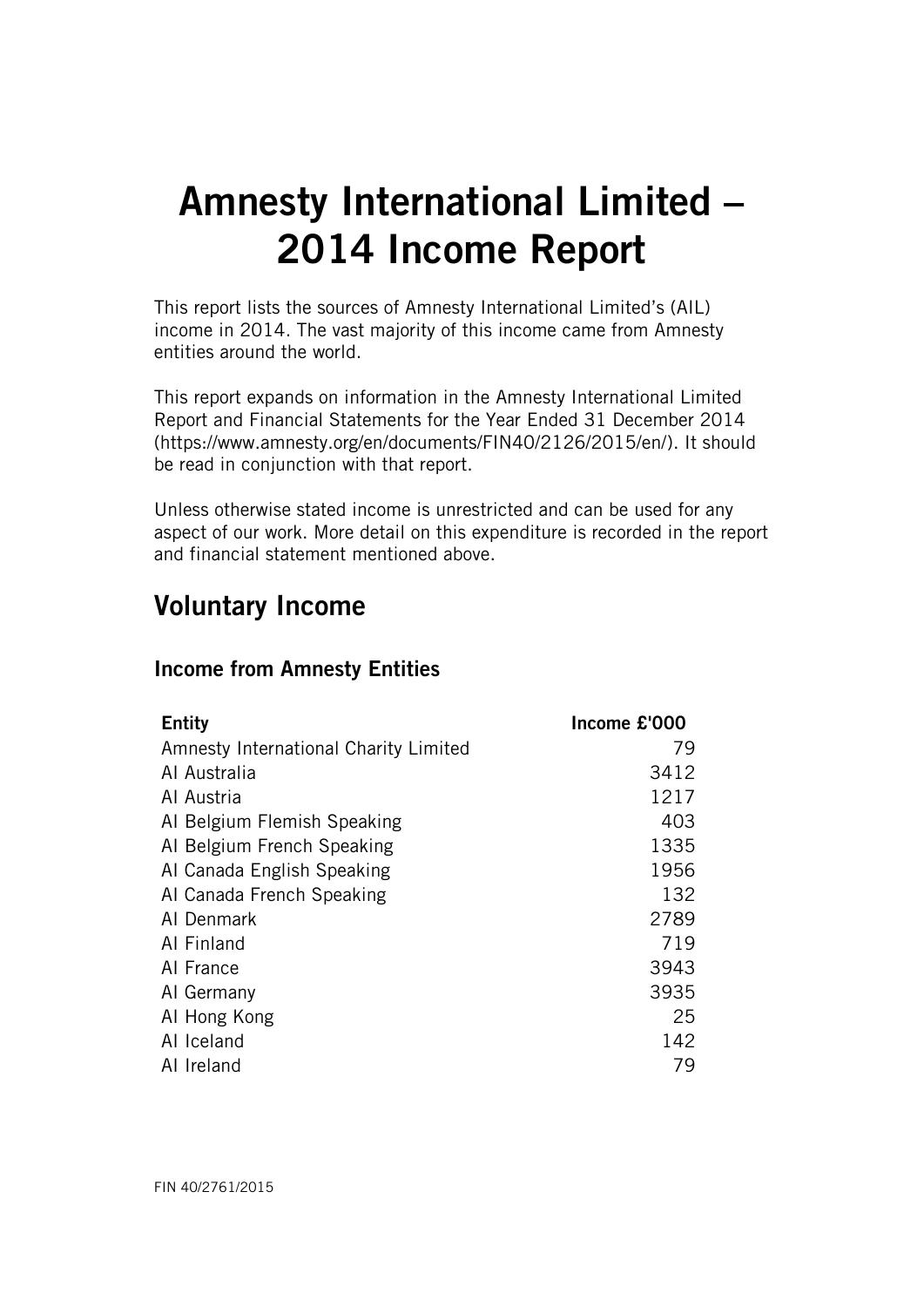| Al Italy                                  | 1266   |
|-------------------------------------------|--------|
| Al Japan                                  | 154    |
| AI Luxembourg                             | 9      |
| AI Netherlands                            | 7515   |
| AI New Zealand                            | 112    |
| Al Norway                                 | 1936   |
| Al Portugal                               | 89     |
| Al South Korea                            | 157    |
| Al Slovenia                               | 23     |
| Al Spain                                  | 1877   |
| AI Sweden                                 | 3111   |
| Swedish Amnesty Fund                      | 28     |
| AI Switzerland                            | 4604   |
| AI U.K.                                   | 8918   |
| AI U.S.A.                                 | 5275   |
| <b>Total income from Amnesty Entities</b> | 55,240 |

Funds received from amnesty entities are unrestricted except for £781k received from AI Netherlands for work on Africa.

### **Donations**

| <b>Donations from Trusts and Foundations</b> | Income £'000 |
|----------------------------------------------|--------------|
| American Council of Learned Societies        | 47           |
| Anker Peterson                               | 33           |
| Anonymous foundation                         | 111          |
| Comic Relief                                 | 132          |
| EEJ                                          | 29           |
| <b>Ford Foundation</b>                       | 83           |
| Google                                       | 5            |
| Norwegian Telethon                           | 4,059        |
| Open Society Foundation                      | 140          |
| Swedish Postcode Lottery                     | 361          |
| Total donations from trusts and foundations  | 5,000        |

These grants are directed to specific purposes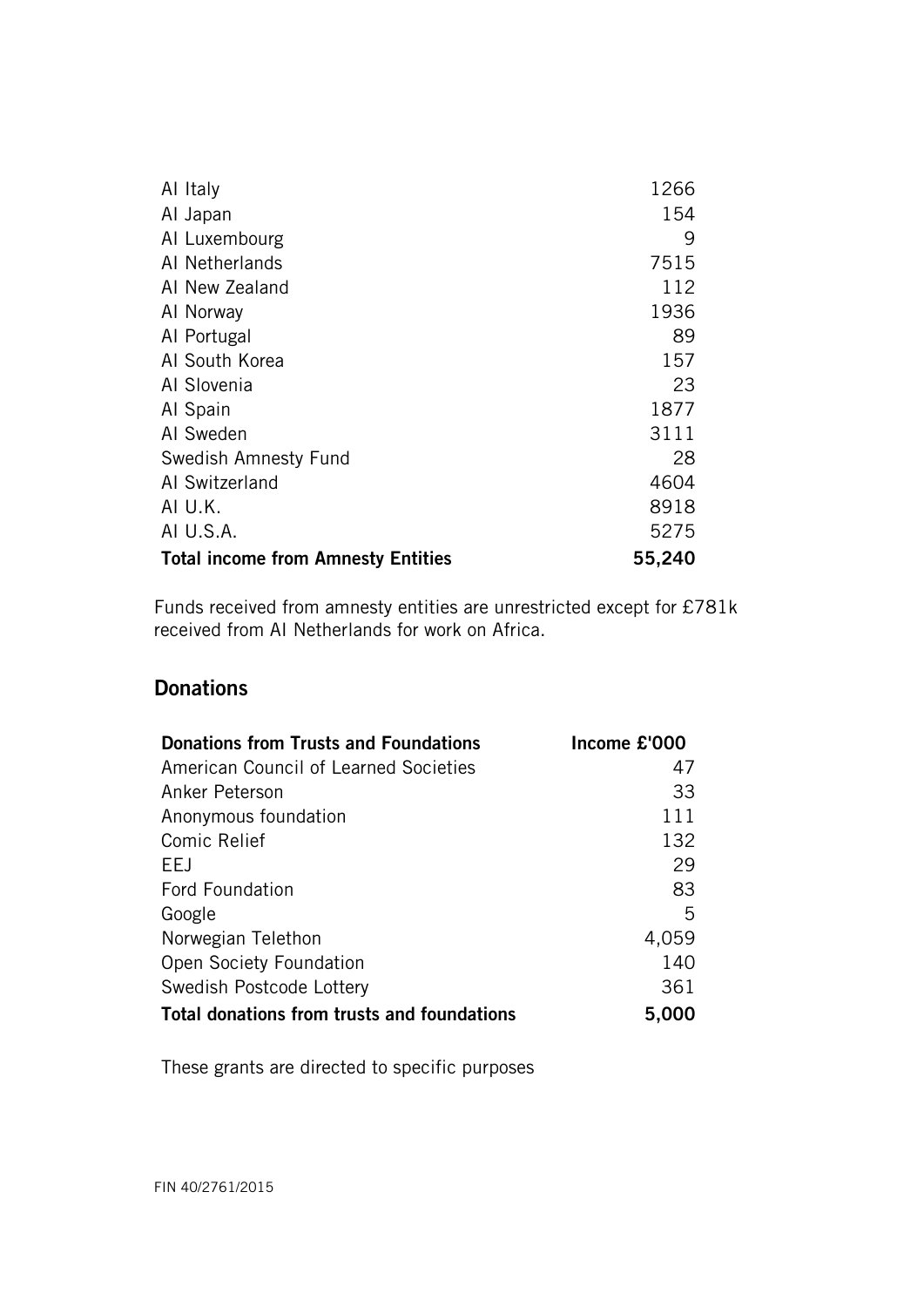American Council of Learned Societies – this funds an internship programme and the fund is used for salary costs Anker-Peterson – for work on Sudan and South Sudan Comic Relief – this relates to Amnesty International's Slums and Human Rights Project in Kenya EEJ – this funds human rights education work Ford Foundation – this funds a technology and human rights project and the global transition programme Google – this relates to digital human rights work **Norwegian Telethon** – a multi-year grant relating to freedom of expression, discrimination against women and minorities, corporate human rights infringements, victims of armed conflicts and fair legal systems in MENA. Open Society Foundation – one grant funds a human rights campaign project in the Caucasus region the other funds the global transition programme Swedish Postcode Lottery – restricted to the human rights

project, 'Women's Rights, Women's Lives' in South Africa, Nepal and Burkina Faso

| <b>Donations from Individuals</b> | Income £'000 |
|-----------------------------------|--------------|
| Anonymous donor                   | 90           |
| Anonymous donor                   | 62           |
| Anonymous donor                   | 51           |
| Anonymous donor                   | 29           |
| 231 donations below £25,000       | 22           |
| Total donations from individuals  | 254          |

These donations are unrestricted except for £62k for India work and £1k for torture work.

| <b>Total donations</b> | 5,254 |
|------------------------|-------|
|                        |       |

#### Other Income

| <b>Legacies</b>  | Income £'000 |
|------------------|--------------|
| Anonymous legacy | 788          |
| Anonymous legacy | 16           |